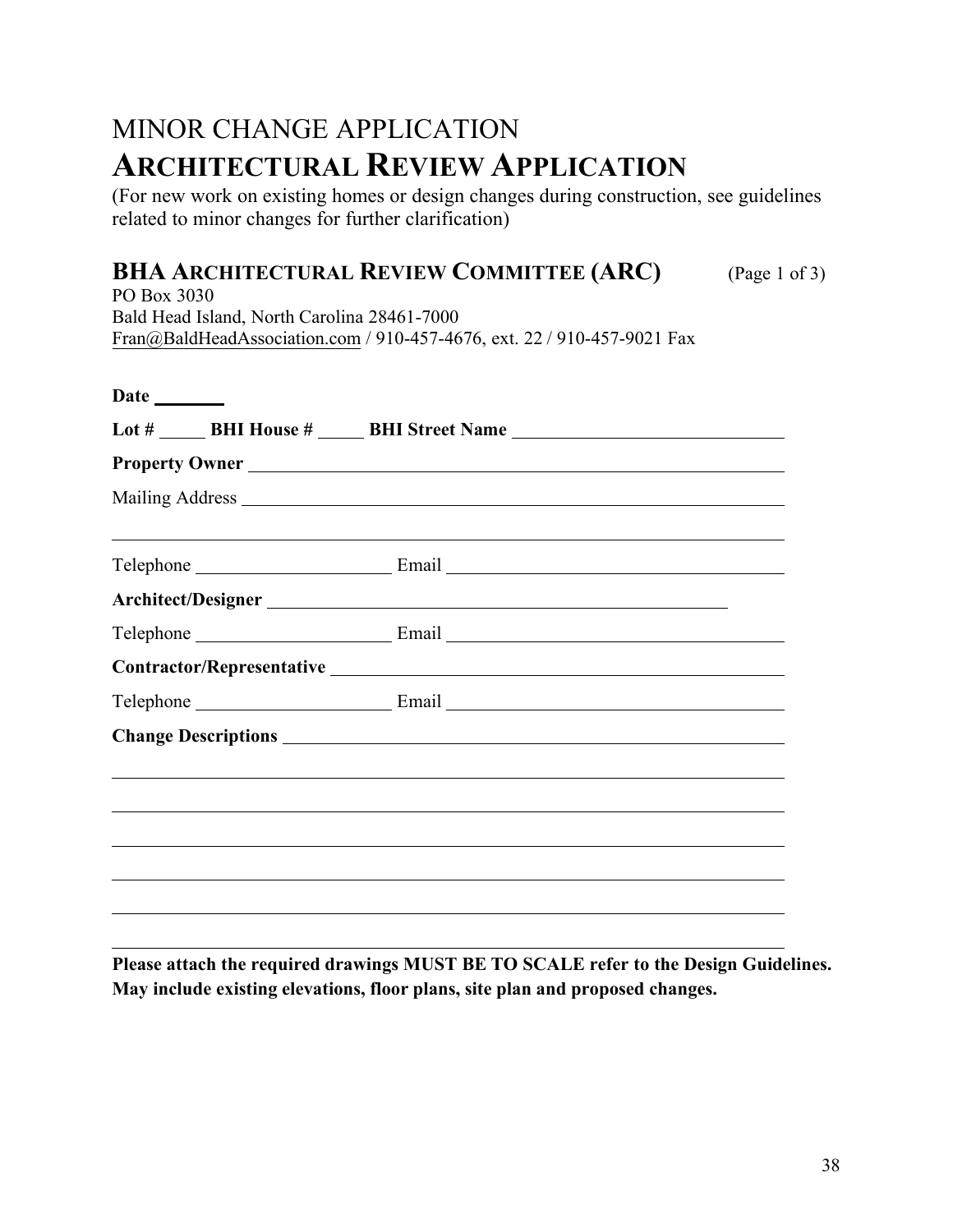## MINOR CHANGE QUESTIONNAIRE

**This questionnaire must be completed by the Property Owner or their representative and accompany the Minor Change application form.** 

|    |                                                                                                                                                                                               | Lot # _______ BHI House # ______ BHI Street Name _______________________________ |  |
|----|-----------------------------------------------------------------------------------------------------------------------------------------------------------------------------------------------|----------------------------------------------------------------------------------|--|
|    | Property Owner                                                                                                                                                                                |                                                                                  |  |
|    |                                                                                                                                                                                               |                                                                                  |  |
|    |                                                                                                                                                                                               |                                                                                  |  |
|    |                                                                                                                                                                                               |                                                                                  |  |
|    |                                                                                                                                                                                               |                                                                                  |  |
|    | <b>Guidelines and related Protective Covenants?</b><br>$\vert$   Yes     No                                                                                                                   | 1. Are the proposed changes consistent with the current BHA Architectural Design |  |
| 2. | Will the proposed changes impact existing vegetation? $\Box$ Yes $\Box$ No<br>If the answer to this question is yes, list changes in existing vegetation:                                     |                                                                                  |  |
| 3. | Type of lot:                                                                                                                                                                                  | Required setbacks:                                                               |  |
|    | Corner                                                                                                                                                                                        |                                                                                  |  |
|    | Deeded site-specific building pad                                                                                                                                                             | Side $\_\_\_\_\_\_\$                                                             |  |
|    | Estate                                                                                                                                                                                        | $Rear$ <sub>______</sub>                                                         |  |
|    | Merged                                                                                                                                                                                        | Alley Easement                                                                   |  |
|    | Standard                                                                                                                                                                                      | Other                                                                            |  |
|    | $\Box$ Cape Fear Station                                                                                                                                                                      |                                                                                  |  |
| 4. |                                                                                                                                                                                               |                                                                                  |  |
| 5. |                                                                                                                                                                                               |                                                                                  |  |
|    |                                                                                                                                                                                               |                                                                                  |  |
|    | Maximum impervious allowed for lot_                                                                                                                                                           |                                                                                  |  |
| 6. | Do the proposed changes affect the percentage of covered porch or the 50% rule<br>calculation (if on or in front of dune ridge) $\Box$ Yes $\Box$ No                                          |                                                                                  |  |
| 7. | Are any variances from Architectural Review Committee requirements being requested<br>under this application? $\Box$ Yes $\Box$ No<br>If yes please attach a letter of evaluation for request |                                                                                  |  |

If yes, please attach a letter of explanation for request.